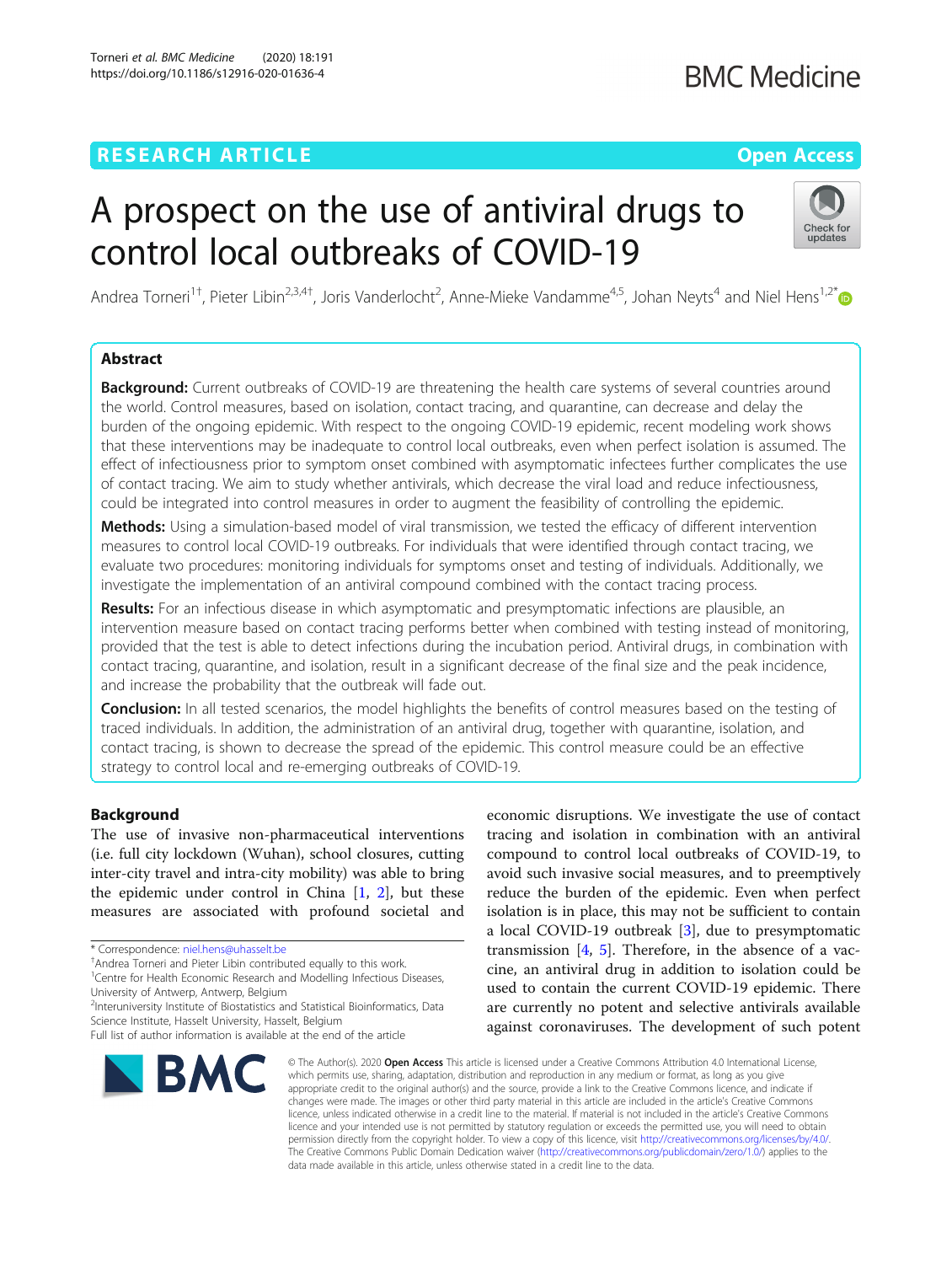and safe drugs typically takes 10 years or longer. However, there are a number of drugs that either directly target a viral enzyme (such as the viral RNA-dependent RNA polymerase, e.g., remdesivir and favipiravir) or that have been developed for non-viral indications, but that exert at least some level of antiviral activity (the socalled repurposed drugs). We here assume that an antiviral drug will reduce the viral load of an infected individual with COVID-19. For our modeling experiments, we considered the experimental drug remdesivir, for which viral load data were available to inform our model. Remdesivir is an investigational, broad-spectrum antiviral agent that was developed for the treatment of Ebola virus infections. It is a nucleotide analog that inhibits the viral RNA-dependent RNA polymerase and has activity against a wide range of RNA viruses [\[6](#page-7-0)]. It is also active against SARS-CoV and MERS-CoV, which can be explained by similarities in the active site of the polymerase of these viruses. Based on this promising activity against other coronaviruses, remdesivir was recently shown to also inhibit SARS-CoV-2 in vitro [[7](#page-8-0)]. As a consequence, this drug is currently under evaluation against COVID-19 in various clinical trials, and based on preliminary efficacy data, the drug was granted emergency use designation for severe COVID-19 patients by the FDA on 1 May 2020. For the aforementioned reasons, we chose to inform our model with data on the control of MERS-CoV viral load by remdesivir in a translational murine model [[8\]](#page-8-0). This animal model was specifically developed to better approximate the pharmacokinetics and drug exposure profile in humans. Therefore, the measure of viral titers in lung tissue at different time points in this murine model serves as a reasonable proxy for viral dynamics upon compound exposure in the controlled setting of a viral challenge. To this end, we calibrate the model to represent the viral load decrease thereof.

In this manuscript, we first present the effect of isolation, considering both home quarantine (for individuals that are part of a contact trace network and for infected individuals with mild symptoms) and hospital isolation (for severe cases). We argue that when an individual is quarantined at home, this will only result in a partial reduction of contacts, since contacts with household members remain and other breaks of isolation can occur. To compensate for this imperfect isolation, we consider the use of an antiviral compound. We test these different control measures in a simulation study that aims at representing, given the available information, the current COVID-19 epidemic. Many countries are already beyond the point where local containment alone will suffice. However, we do expect that the methodology we propose will be key to avoid a second peak, especially given the limited depletion of susceptibles.

#### **Methods**

#### Epidemiological dynamics

The disease dynamics are depicted in the left panel of Fig. 1. The possible transitions between epidemic classes are described by the arrows.

Individuals are initially susceptible (S), and once infected, they enter the exposed class  $(E)$ . The infection can be asymptomatic  $(I_a)$  if individuals do not show symptoms during their infectious periods or symptomatic. Symptomatic individuals, after a presymptomatic period  $(I_p)$ , can show mild  $(I_m)$  or severe symptoms  $(I_s)$ . When diagnosed, symptomatic individuals are hospitalized  $(H)$  or are confined in home quarantine  $(Q)$ , based on the severity of symptoms. We assumed that hospitalized individuals are immediately isolated. Asymptomatic individuals, however, are assumed to not be diagnosed. Ultimately, all infectives are assumed to either recover from infection or die  $(R)$ . Isolation and quarantine start at the time of diagnosis. Isolation is assumed to be perfect; therefore, individuals can no longer transmit the disease. The quarantined individuals, instead, can still make contacts, although at a decreased rate.

#### Transmission model

The transition from the susceptible to the exposed class is governed by a stochastic process based on the notion of infectious contact processes [\[9](#page-8-0)]. First, contacts between individuals are generated. When such contacts are generated between susceptible and infectious people, these can result in an infection event according to a Bernoulli experiment, using a probability value based on the time since infection. This probability is computed, at a precise time point, as the product of two components: the infectiousness measure,  $v(t)$ , which quantifies the level of infectiousness over time, and the total amount of infectivity  $q$ , i.e., the number of expected effective con-tacts over the contact rate [\[10\]](#page-8-0). The function  $v(t)$  is defined over the exposed and infectious period, or analogously over the incubation and symptomatic period, along which it integrates to one. This function is scaled to have a similar shape among different infectives,

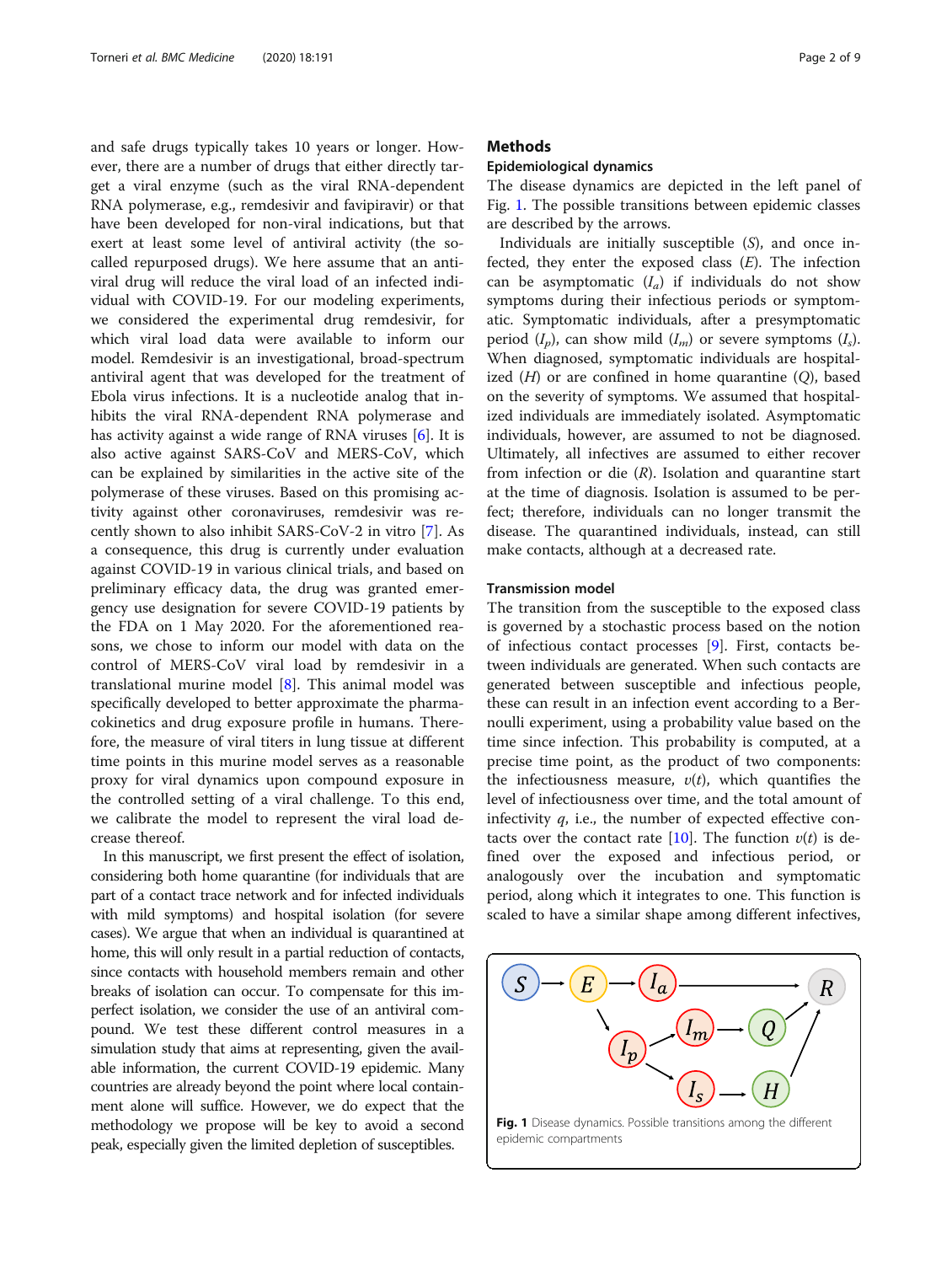based on their lengths of exposed and infectious period. According to this framework, an infectious individual makes effective contacts at a rate,  $r(t)$ , given by:

$$
r(t) = \lambda \times q \times v(t), \tag{1}
$$

where  $\lambda$  is the contact rate. The mean number of effective contacts is an approximation of the basic reproduction number. The two quantities are identical in an infinite and homogeneous population, where the probability that an individual makes two effective contacts with the same person is zero. For the considered population size, the likelihood that this event occurs is extremely low. Therefore, throughout the manuscript, we approximate the basic reproduction number with the mean number of effective contacts.

In this framework, isolation and quarantine are implemented by reducing the contact rate  $\lambda$ . The infectiousness measure  $v(t)$  is set to represent the shape of the viral load curve according to the assumption that higher viral load corresponds to higher transmission probability.

#### Simulation parameters and distributions

In Table 1, we report the parameters and distributions that were utilized in the simulation study. Where distributions are not reported, the parameters are assumed to be constant. In the last column, we report the literature references that justify our choice of parameter value—or distribution—we used.

We assume that symptomatic individuals make, on average, between two and three effective contacts. This value is set accordingly to the current estimate of the basic reproduction number [\[11](#page-8-0), [12,](#page-8-0) [15,](#page-8-0) [16](#page-8-0)]. The infectiousness measure is set to represent the viral load observations reported in [[13,](#page-8-0) [21](#page-8-0), [22\]](#page-8-0), the peak of which is reached within a few days after symptom onset. Based on the currently available information, we assume the

| Table 1 Model parameters |  |
|--------------------------|--|
|--------------------------|--|

same viral load shape between mild, severe, and asymptomatic individuals. The total length is informed using the observations of symptomatic cases reported in Zou et al. [\[13](#page-8-0)], and it is computed as the convolution of incubation and symptomatic period. Asymptomatic individuals are assumed to have lower transmission compared to symptomatic ones. We set the asymptomatic reproduction number,  $\mathcal{R}_0^a$ , to be equal to 0.55  $\mathcal{R}_0^s$ . This value was selected from the estimation presented in Li et al. [[17](#page-8-0)] for unreported cases. The proportion of asymptomatic individuals is set to be equal to 31% [[18\]](#page-8-0).

The time to diagnosis is assumed to coincide with the time of hospitalization. We set this value in line with the estimation reported in Donnelly et al. [\[14](#page-8-0)] for SARS. The chosen value is in line with recent estimation of the time to hospitalization for COVID-19 reported in Linton et al. [\[23](#page-8-0)]. At the time of diagnosis, symptomatic individuals, depending on the severity of the symptoms, are isolated (severe cases) or quarantined (mild cases). The population size is set to 1000 to represent a localized outbreak of COVID-19. We assume the population to be homogeneous, closed, and finite. These assumptions relate to the control measures currently in place, which aim at containing immigration to and emigration from a country with an ongoing outbreak.

#### Contact tracing and isolation

In order to implement contact tracing, we keep track of a contact history  $\mathcal{H}_i$  for each individual i, for all contacts made since the time of infection. When an individual  $i$  is found to be infected with SARS-CoV-2, a contact tracing procedure is started. We assume that each contact in  $\mathcal{H}_i$  will be traced back successfully with probability  $\eta$ . Depending on the considered scenario, traced back individuals will be monitored or tested, using a PCR test. When individuals are found positive for SARS-

| Name                           | Mean value (SD)      | Distribution | Reference             |
|--------------------------------|----------------------|--------------|-----------------------|
| Incubation period              | 5.2 days (2.8 days)  | Weibull      | [11, 12]              |
| Symptomatic period length      | 18 days              | Exponential  | $[13]$                |
| Time to diagnosis              | 3.8 days (2.45 days) | Gamma        | $[14]$                |
| Basic reproduction number      |                      |              |                       |
| Symptomatic $\mathcal{R}^s_0$  | 2.5                  | <b>NA</b>    | [11, 12, 15, 16]      |
| Asymptomatic $\mathcal{R}_0^a$ | 1.375                | <b>NA</b>    | [17]                  |
| Symptomatic Individuals        | 69%                  | <b>NA</b>    | $[18]$                |
| Severe cases                   | 16%                  | <b>NA</b>    | $[19]$                |
| Population size                | 1000                 | <b>NA</b>    | Motivated in the text |
| Daily contact rate             | 12 contacts          | <b>NA</b>    | $[20]$                |
| Infectiousness measure         | 10 days (3.8 days)   | Gamma        | [13, 21, 22]          |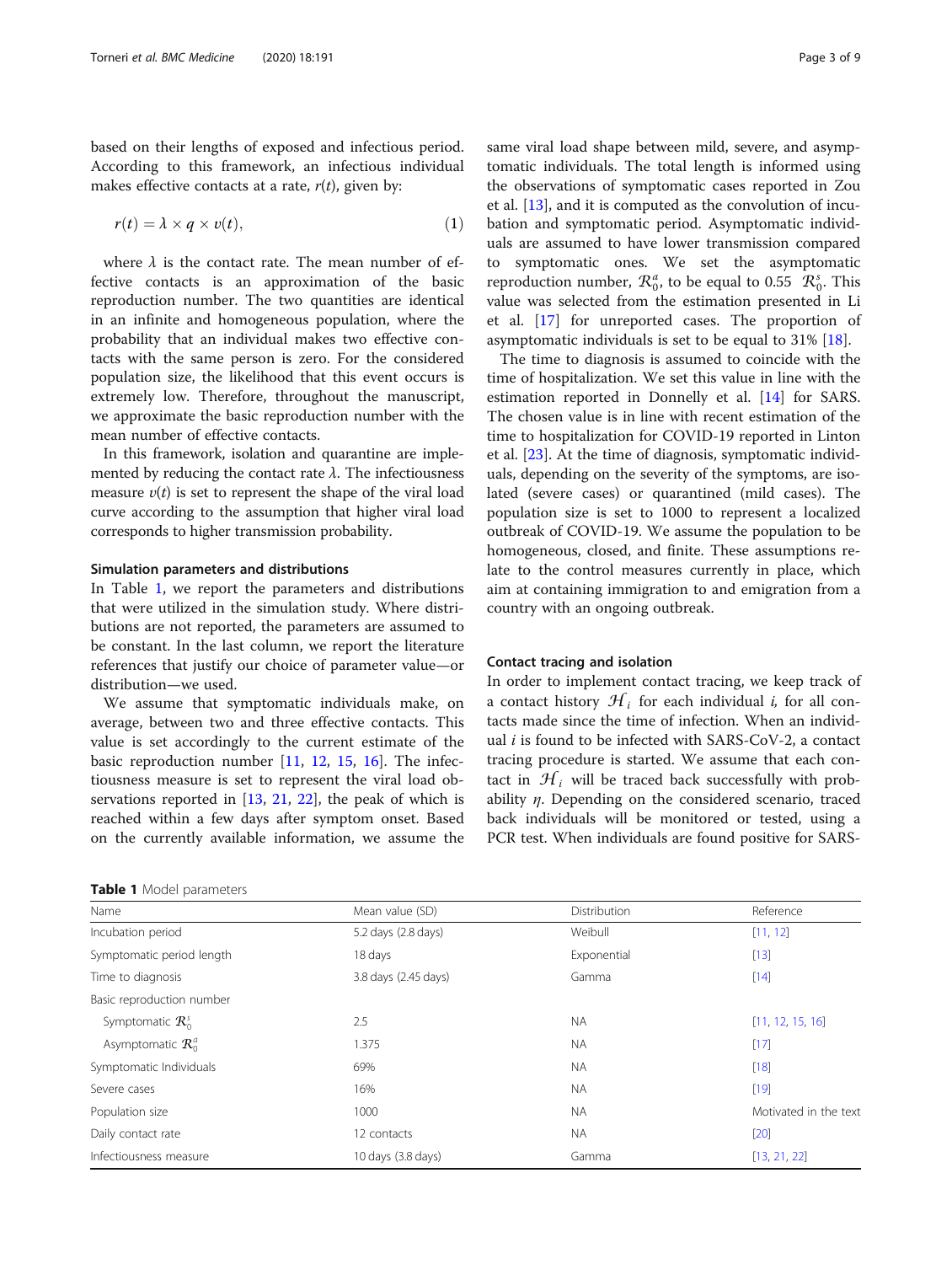CoV-2, they will be put in quarantine/isolation. For certain scenarios, next to quarantine, we also inject infected individuals with an antiviral drug (i.e., remdesivir).

We assume that the PCR test can detect infection after 2 days since infection. Traced individuals who test negative the first time are tested again after 2 days. The quarantine will result in a decreased contact rate (i.e., imperfect isolation),  $\lambda_a$ , while in case of perfect isolation the contact rate is set to zero. Similarly, diagnosed individuals will also be quarantined: at home (mild symptoms), with a decreased contact rate  $\lambda_a$ , or in the hospital (severe symptoms), where we assume that perfect isolation is possible. In all the considered scenarios, 16% of individuals are isolated while the rest are placed in quarantine. The selected proportion reflects the proportion of severe cases reported in Guan et al. [\[19](#page-8-0)]

#### Antiviral compounds

To compensate for imperfect isolation, we investigate the use of antiviral compounds to reduce the infectiousness of an infected individual. Following earlier work [[24](#page-8-0)], we assume that once the antiviral compound has been administered, the infectiousness measure will exponentially decay according to an inverse Malthusian growth model (shown in Fig. 2) [[25\]](#page-8-0). The rate of this decay is set to represent the reduction in viral load, due to remdesevir, as reported in [[8](#page-8-0)] for the MERS coronavirus.

#### Scenarios

We assume the following parameters for the reduction of contacts because of home quarantine:  $\lambda_q = 0.1\lambda$ , 0.25 $\lambda$ ,  $0.5\lambda$  and for the probability of tracing back a contact in history  $\mathcal{H}_i$ :  $\eta$  = 0.25, 0.5, 0.75 [\[26](#page-8-0)].

In all the considered scenarios, we assume that individuals are isolated, or quarantined, when diagnosed. Moreover, we assume that contact tracing starts at the time of diagnosis.

- IAS. Traced individuals are monitored for 2 weeks and isolated/quarantined if they show symptoms during this period. This scenario is similar to the baseline scenario described by Hellewell et al. [\[3](#page-7-0)] with the exception that in our description only severe cases are isolated while the mild cases are home quarantined. In addition, we include a proportion of asymptomatic individuals that are not detected. This scenario better reflects the current practice of containment.
- IBS. Traced individuals are isolated/quarantined, as soon as they test positive for SARS-COV-2. We assume that the PCR test can detect a positive individual 2 days after infection. Therefore, a traced individual is tested immediately when traced, and if this test was negative, we test the individual again 2 days later.
- *IBTBS*. A diagnosed patient is immediately treated with the antiviral drug. Furthermore, traced individuals are isolated/quarantined and injected with the antiviral drug, as soon as they test positive for SARS-COV-2. We assume that the PCR test can detect a positive individual 2 days after infection. Therefore, a traced individual is tested immediately when traced, and if this test was negative, we test the individual again 2 days later.

For each scenario, we run 5000 simulations. Among these, we compute the final size and the cases at peak for the one in which at least the 10% of individuals have

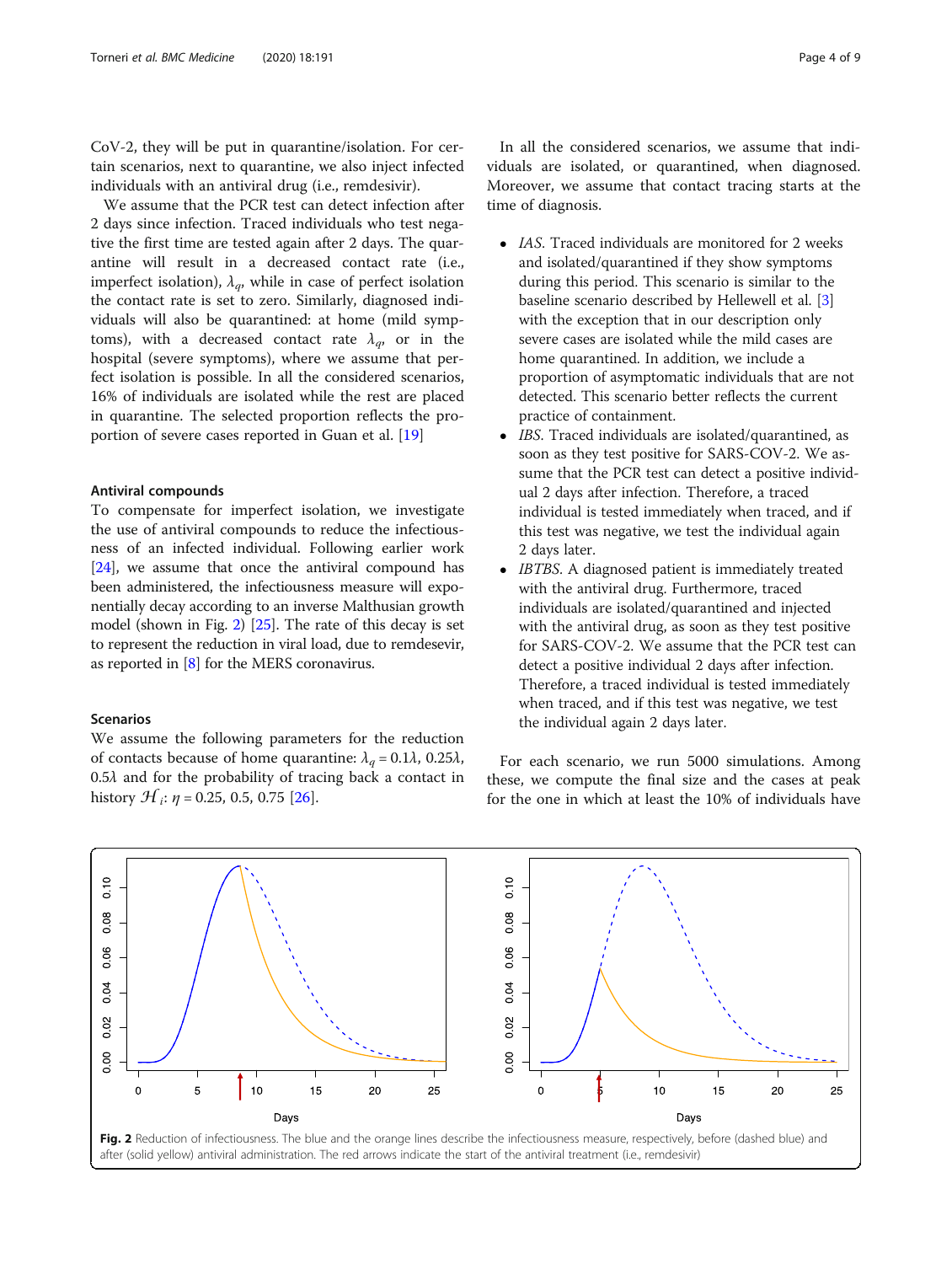been infected. Doing this, we only account for outbreaks that are most challenging to contain.

#### Results

Quarantine, isolation, and antiviral treatments lead, in different levels, to the mitigation of the outbreak by reducing the final size as well as by reducing the number of cases at the peak of the epidemic. A control measure based on monitoring is less effective in containing the epidemic, even when a high proportion of contacts are successfully traced. Instead, when a test is performed on the traced individuals, the mitigation efficacy increases depending on the probability of successfully traced contacts (Figs. 3 and [4\)](#page-5-0) since asymptomatic individuals are possibly detected and the traced individuals who test positive are immediately quarantined or isolated limiting presymptomatic and asymptomatic infections. Isolation and quarantine are therefore more effective when performed prior to symptom onset, which is important, as recent work shows that infectees are infectious prior to symptom onset [[5\]](#page-7-0).

In terms of the magnitude among intervention strategies, the antiviral treatment is shown to have the larger impact and, together with quarantine and isolation, significantly reduces the final size, the peak incidence, and the number of outbreaks that are most challenging to contain.

#### Discussion

In this modeling study, a number of assumptions were made, which we here discuss.

We assume an exponential decay model for the infectiousness when the antiviral compound is administered. To challenge this assumption, we perform a sensitivity analysis where we consider a logistic curve (i.e., the Gompertz model [[27\]](#page-8-0): another common way to model biological population processes) and a linear function (Additional File [1:](#page-7-0) Fig. S1). This sensitivity analysis shows that the different decay models yield similar results, supporting the robustness of our proposed prevention scheme (Additional File [1](#page-7-0): Fig. S2).

Regarding transmissibility, we tested the effect of a longer mean incubation period of 6.4 days [[28\]](#page-8-0), while keeping the infectiousness measure profile fixed. Doing so, we investigated a higher probability of presymptomatic infections. Results reported in Additional File [1:](#page-7-0) Fig. S6 indicate similar performance of the control strategies based on testing, while monitoring is shown to be less effective. Since SARS-CoV-2 also spreads in the presymptomatic stage, testing and administering antivirals are expected to be beneficial to reduce the number of infectives.

In our baseline scenario, we assume that infected individuals can be identified using PCR testing starting 2 days post-infection. Furthermore, we investigated the effect of a test that can only detect infection after 3 and 4 days since infection (Additional File [1:](#page-7-0) Fig. S11 and Fig. S12). As expected, the efficacy of a control measure based on testing is sensitive to detection timeframes, but the control measure that uses antiviral drugs is still the most effective among the ones that were tested.



population (purple asterisks)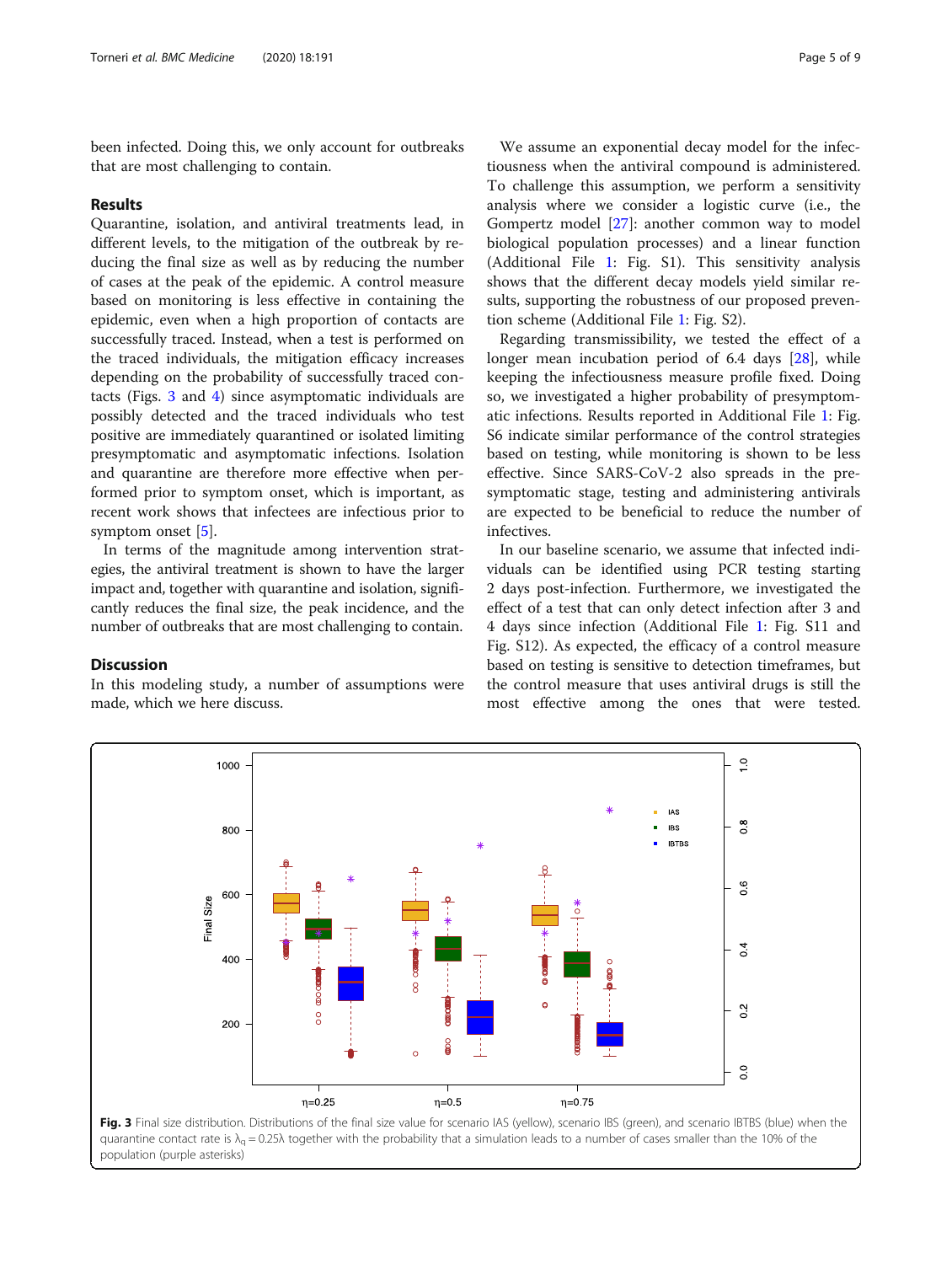<span id="page-5-0"></span>

Nevertheless, it is important to note that early diagnosis seems feasible based on this recent work [\[29](#page-8-0)], where individuals in a nursing facility were found positive through PCR test, prior to symptom onset. This indicates that it is possible to diagnose patients early after infection. Another recently published paper [\[4](#page-7-0)] states that infectious coronavirus particles are shed at high concentrations from the nasal cavity before symptom development, which again indicates that it could be possible to detect infection early by means of PCR test.

We assume that we have sufficient antiviral drug doses to treat all individuals that are encountered via the contact tracing procedure and enough tests to detect their infectious status. This is motivated by the fact that we consider an emerging outbreak and the required number of doses and tests will thus be limited.

Furthermore, in the baseline scenario, we assume that all symptomatic individuals are in fact diagnosed. Due to the awareness of COVID-19 given by media and government officials, individuals are more likely to act upon even mild symptoms. This assumption is in line with the work of Hellewell et al. [[3\]](#page-7-0). While this is a limitation of our study, we argue that in the scenarios where we aggressively trace and treat the contacts of individuals, we are more likely to detect (and constrain) cases that would otherwise go undetected. In addition, we investigated the impact of a proportion of mild symptomatic individuals that are not being diagnosed, unless they are traced (Additional File [1:](#page-7-0) Fig. S3, Fig. S4, and Fig. S5). As expected, all the tested control measures perform better when a high percentage of individuals are diagnosed. However, the use of antivirals in combination with testing and isolation/quarantine remarkably reduces the total number of cases and the peak incidence also in these scenarios.

When severe cases are diagnosed or test positive, we assume they are immediately placed in perfect isolation, meaning that these infected individuals can no longer transmit the infection. While this assumption is consistent with earlier work [[3\]](#page-7-0), health care workers are still at risk as they could be infected by infected individuals being cared for in isolation.

In the IBS and IBTBS scenarios, we assume that the traced individuals that test positive are isolated in 16% of cases, even before showing actual severe symptoms.

Although this model is informed with data on the control of MERS-CoV viral load using prophylaxis with remdesivir, it stands to reason that different classes of viral inhibitors control the viral load in different ways. Additionally, despite the sequence similarity of MERS-CoV and SARS-COV-2, it remains to be established whether the impact of remdesivir (or other antivirals) on the viral load is similar. Recently, clinical trials addressing the use of remdesivir in the treatment of SARS-CoV-2 patients in different phases of their disease course were initiated. The clinical outcomes of such antiviral administrations are starting to be published in literature, where the starting time of the treatment seems to be crucial [[30](#page-8-0), [31\]](#page-8-0). Wang et al. reported a randomized trial in which no statistically significant benefit was associated with remdesivir [\[31\]](#page-8-0). However, it has been argued that this trial is underpowered and therefore results in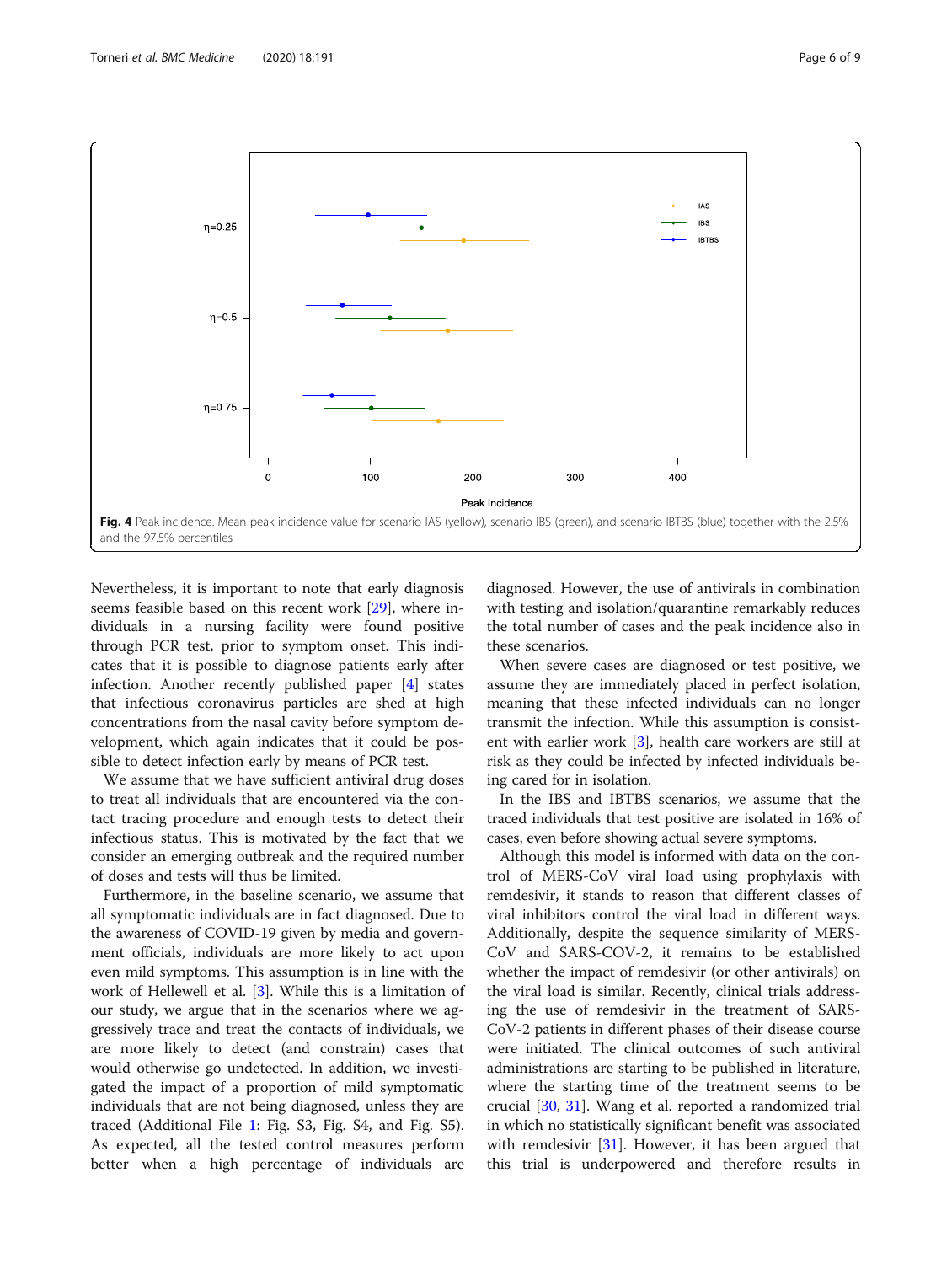inconclusive findings [[32\]](#page-8-0). In addition, in that trial, the median time before the start of treatment was 10 days from the start of disease onset, possibly reflecting a phase in which the efficacy of antiviral administration is more limited. In this phase, not only the viral presence but also an excessive inflammatory response is a major cause of patient death [\[33](#page-8-0), [34\]](#page-8-0). Moreover, a more positive statement on the efficacy of remdesivir was recently released, in which a moderate clinical improvement in recovery time was reported in an additional clinical trial (NCT04292899) [\[35\]](#page-8-0).

However, the relationship between the effect of the antiviral on the viral load is not available yet, especially if administered in the early stage of the infection. To this end, longitudinal data of the viral load on COVID-19 infected patients treated with different viral inhibitors will be informative, especially when the administration is performed in the early stage of infection. Furthermore, Sheahan et al. [[8\]](#page-8-0) demonstrated that the efficacy of remdesivir for MERS depends on the viral dose and also on the timing of the treatment of the viral inhibitor. When mice were inoculated with a high inoculum of virus, delayed start of antiviral treatment failed to fully prevent viral pathogenesis. Although remdesivir proved effective at reducing the viral load also under these conditions, the argument for an early start of antiviral treatment is evident. Presumably, reducing the viral load with an antiviral compound loses its efficacy in advanced disease as the tissue damage is sustained by inflammatory processes in absence of the viral initiator. We here suggest to consider the proposed scenario based on remdesivir. In our implementation, antiviral injections are immediately administered to successfully traced individuals, mostly in their asymptomatic phase, and to the diagnosed patient. Therefore, we believe that the assumptions on the use of this drug, in the considered scenario, are reasonable. Furthermore, as remdesivir is a repurposed drug that was developed for Ebola, it remains possible that more potent coronavirus inhibitors will be developed in the future.

We considered a homogeneous population that lacks structured contact patterns. In fact, the probability of successfully tracing contacts depends on the mixing behavior of the specific individual. In particular, close contacts within the household are likely to be traced as well as contacts in working places, school, and leisure environments [[36\]](#page-8-0). Since the majority of close contacts occur in these locations, it is reasonable to assume that a high proportion of secondary infections can be correctly traced. Therefore, this analysis should be further investigated in a more fine-grained individual based model prior to moving this strategy to public health practice.

While a limited number of countries (Singapore, Hong Kong, South Korea) were able to control the epidemic through contact tracing without the use of an antiviral compound, many countries (e.g., Italy, France, Spain, Belgium, USA) so far failed using this approach, partly due to limited capacity to implement similar measures. Therefore, we believe an approach that can accommodate contract tracing imperfections, e.g., by reducing infectiousness through the use of an antiviral compound, is warranted.

We also tested the impact of outbreaks that are initiated by multiple infectives, and the results are shown in Additional File [1](#page-7-0): Fig. S16. Final size and peak incidence approximate the baseline scenario but the fade-out probability decreases. Nevertheless, the administration of antivirals in combination with the other measures still results in a higher fade-out probability compared to the other tested scenarios, reducing the probability that an outbreak will be major.

#### Conclusion

The ongoing epidemic of COVID-19 threatens to overwhelm the health systems of many countries. Although control measures such as isolation and quarantine are important, their exclusive use may not be able to efficiently contain an outbreak, requiring a prolonged lockdown that could harm the economic system. In addition, when a high proportion of infected individuals require hospital care, the number of cases at peak should be minimized as much as possible to avoid regional health care infrastructure becoming overwhelmed. In the current study, we highlight the importance of testing compared to monitoring, and we show the impact of an antiviral compound that reduces the viral load and, consequently, the infectiousness of infectives. For this simulation study, we utilized the data on the control of the viral load by remdesivir in a pathogen challenge experiment. However, this study can be easily extended to other antivirals, given the availability of viral load data upon drug administration. Although the efficacy of administering an antiviral compound, in addition to isolation and quarantine, depends on the effectiveness of the respective drug, it is plausible that drugs that interfere with the infection life cycle show a comparable impact on the viral load. We demonstrate that the implementation of such a compound together with quarantine leads to a substantial reduction of the final size and the peak incidence. In addition, the number of outbreaks that are most challenging to contain decreases when the antiviral is administered to diagnosed and traced individuals. The same result holds when the basic reproduction number is set to an equal value for symptomatic and asymptomatic individuals (Additional File [1](#page-7-0): Fig. S11) and when the proportion of asymptomatic and diagnosed individuals vary among the population (Additional File [1:](#page-7-0) Fig. S3, Fig. S4, Fig. S5, Fig. S14, and Fig. S15). Therefore, the administration of an antiviral drug, together with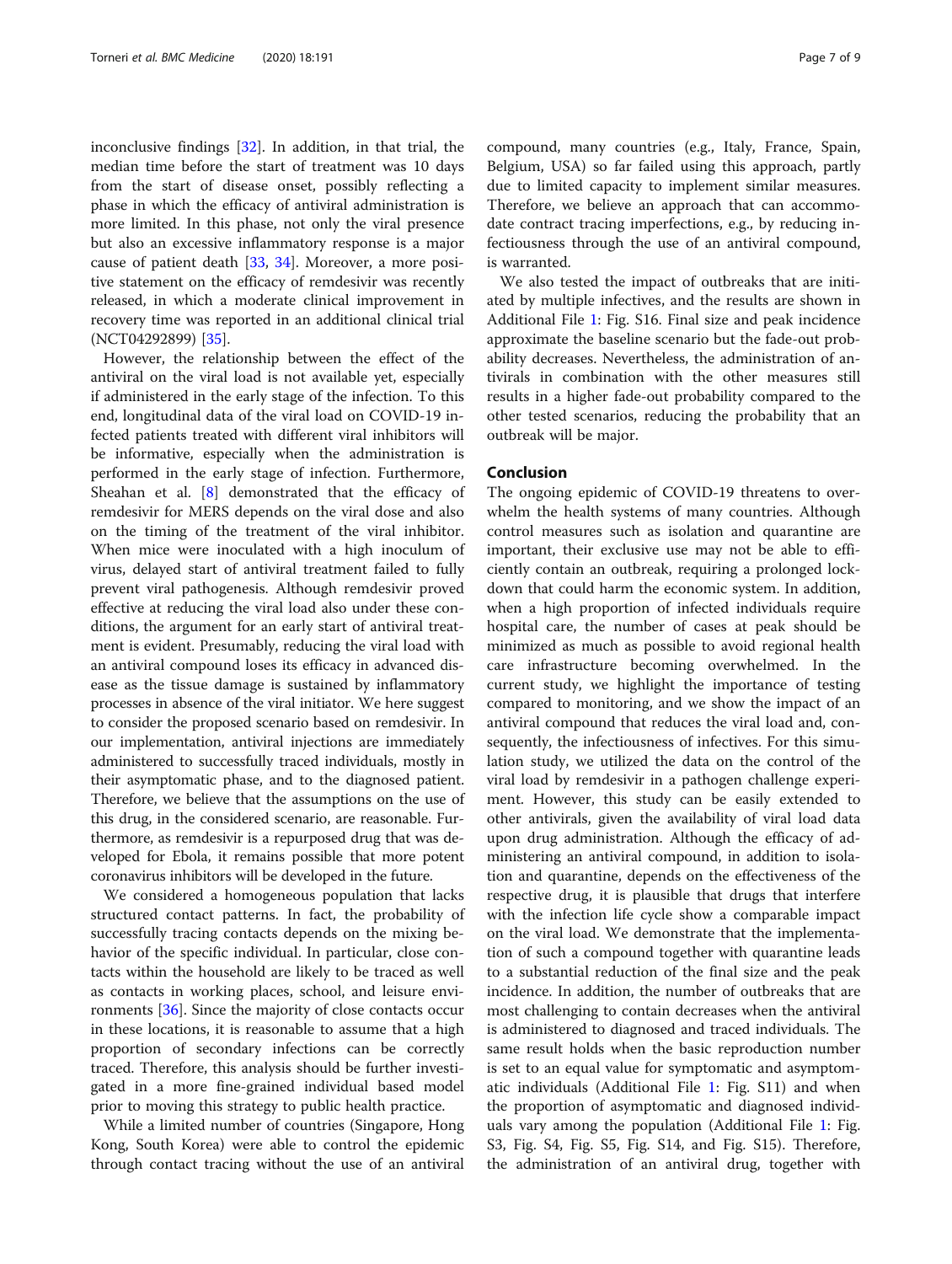<span id="page-7-0"></span>isolation and quarantine, is expected to have a major impact in the control of local COVID-19 outbreaks. Although antiviral drugs are mostly evaluated in clinical trials for their capacity to control the disease manifestations and alter the clinical outcome in individual patients, our study implies that antiviral drugs can be implemented to alter the spread of a viral epidemic by influencing the viral load and infectiousness of infectees upon quarantine. Given the fact that antiviral treatment should be given in the quarantine setting, the route of administration in relation to the frequency and duration of treatment and the safety of the compound in healthy volunteers are critical for the success of such an intervention. Although oral formulations are desirable, intraveneous application in a limited outbreak could prevent hospitalizations and thus reduce the pressure on the health care capacity as the antiviral treatment is initiated earlier in the disease.

However, such a treatment falls in many countries under the responsibility of a prescribing practitioner that is typically not part of the track and contact trace team.

An important consideration is the use of contact tracing in combination with an antiviral to reduce the burden on nursing home facilities. Recent work shows that despite lockdowns, SARS-CoV-2 continues to spread in such facilities, resulting in a high number of deaths [\[29](#page-8-0)]. We believe that the implementation of frequent testing, contact tracing in combination with pharmaceutical intervention (with an antiviral) to treat individuals of a nursing home facility early, could have an important impact on the number of deaths in these facilities.

We remain hopeful for drugs to be identified, either directly or indirectly targeting the virus, that can be used as a treatment for the hospitalized patient population. Yet, our work shows that such compounds have an additional potential to mitigate the pandemic when implemented in concert with quarantine and contact tracing. Therefore, research aimed at the identification of new drugs and drug formulations suitable for the prophylactic use for different viral families with pandemic potential remains warranted.

#### Supplementary information

Supplementary information accompanies this paper at [https://doi.org/10.](https://doi.org/10.1186/s12916-020-01636-4) [1186/s12916-020-01636-4](https://doi.org/10.1186/s12916-020-01636-4).

Additional file 1. Sensitivity Analysis.

#### Acknowledgements

The authors would like to thank Fossie Ferreirra for proofreading the manuscript and providing valuable feedback on its writing.

#### Authors' contributions

A.T. contributed to the conceptualization of the study, the construction and implementation of the mathematical model, the experimental setting, and the writing of the manuscript. P.L. contributed to the conceptualization of

the study, the construction of the mathematical model, the experimental setting, and the writing of the manuscript. J.V. contributed to the construction of the mathematical model, the experimental setting, and the writing of the manuscript. A.V. contributed to the conceptualization of the study and the writing of the manuscript. J.N. contributed to the conceptualization of the study and the writing of the manuscript. N.H. contributed to the conceptualization of the study, the construction of the mathematical model, the experimental setting, the writing of the manuscript, and the project supervision. All authors read and approved the final manuscript.

#### Funding

This work is funded by the EpiPose project from the European Union's SC1- PHE-CORONAVIRUS-2020 programme, project number 101003688, by the European Union's Horizon 2020 research and innovation programme (grant agreement 682540—TransMID), the European Union's Horizon 2020 research and innovation program under grant agreement no. 101003627 (SCORE project), and the Stichting Antoine Faes. A.T. acknowledges support from the special research fund of the University of Antwerp. P.L. was supported by funding from the Flemish Government under the "Onderzoeksprogramma Artificiele Intelligentie (AI) Vlaanderen" programme.

#### Availability of data and materials

Source code of the simulation model is available in the GitHub repository at the following link: <https://github.com/AndreaTorneri/ViralTransm>. The simulation code was developed using the software R.

#### Ethics approval and consent to participate

Not applicable

#### Competing interests

JV is employed at Bioqube Ventures and Hasselt University. Bioqube Ventures was not involved in this work, and it did not gain financially as a result of the current study. The other authors declare that they have no competing interests.

#### Author details

<sup>1</sup> Centre for Health Economic Research and Modelling Infectious Diseases, University of Antwerp, Antwerp, Belgium. <sup>2</sup>Interuniversity Institute of Biostatistics and Statistical Bioinformatics, Data Science Institute, Hasselt University, Hasselt, Belgium. <sup>3</sup>Artificial Intelligence Lab, Department of Computer Science, Vrije Universiteit Brussel, Brussels, Belgium. <sup>4</sup>Department of Microbiology and Immunology, Rega Institute for Medical Research, Clinical and Epidemiological Virology, KU Leuven - University of Leuven, Leuven, Belgium. <sup>5</sup>Center for Global Health and Tropical Medicine, Unidade de Microbiologia, Instituto de Higiene e Medicina Tropical, Universidade Nova de Lisboa, Lisbon, Portugal.

#### Received: 3 April 2020 Accepted: 15 May 2020 Published online: 25 June 2020

#### References

- 1. Tian H, Liu Y, Li Y, Wu C-H, Chen B, Kraemer MU, Li B, Cai J, Xu B, Yang Q, et al. An investigation of transmission control measures during the first 50 days of the COVID-19 epidemic in China. Science. 2020;368(6491):638-42.
- Kraemer MU, Yang C-H, Gutierrez B, Wu C-H, Klein B, Pigott DM, du Plessis L, Faria NR, Li R, Hanage WP, et al. The effect of human mobility and control measures on the COVID-19 epidemic in China. Science. 2020;368(6490):493- 97.
- 3. Hellewell J, Abbott S, Gimma A, Bosse NI, Jarvis CI, Russell TW, Munday JD, Kucharski AJ, Edmunds WJ, Sun F, et al. Feasibility of controlling COVID-19 outbreaks by isolation of cases and contacts. Lancet Glob Health. 2020;8(4): e488-96.
- 4. Gandhi M, Yokoe DS, Havlir DV. Asymptomatic transmission, the Achilles' heel of current strategies to control Covid-19. N Engl J Med. 2020. [https://](https://doi.org/10.1056/NEJMe2009758) [doi.org/10.1056/NEJMe2009758](https://doi.org/10.1056/NEJMe2009758).
- 5. Ganyani T, Kremer C, Chen D, Torneri A, Faes C, Wallinga J, Hens N. Estimating the generation interval for coronavirus disease (COVID-19) based on symptom onset data, March 2020. Eurosurveillance. 2020;25(17).
- 6. Warren TK, Jordan R, Lo MK, Ray AS, Mackman RL, Soloveva V, Siegel D, Perron M, Bannister R, Hui HC, et al. Therapeutic efficacy of the small